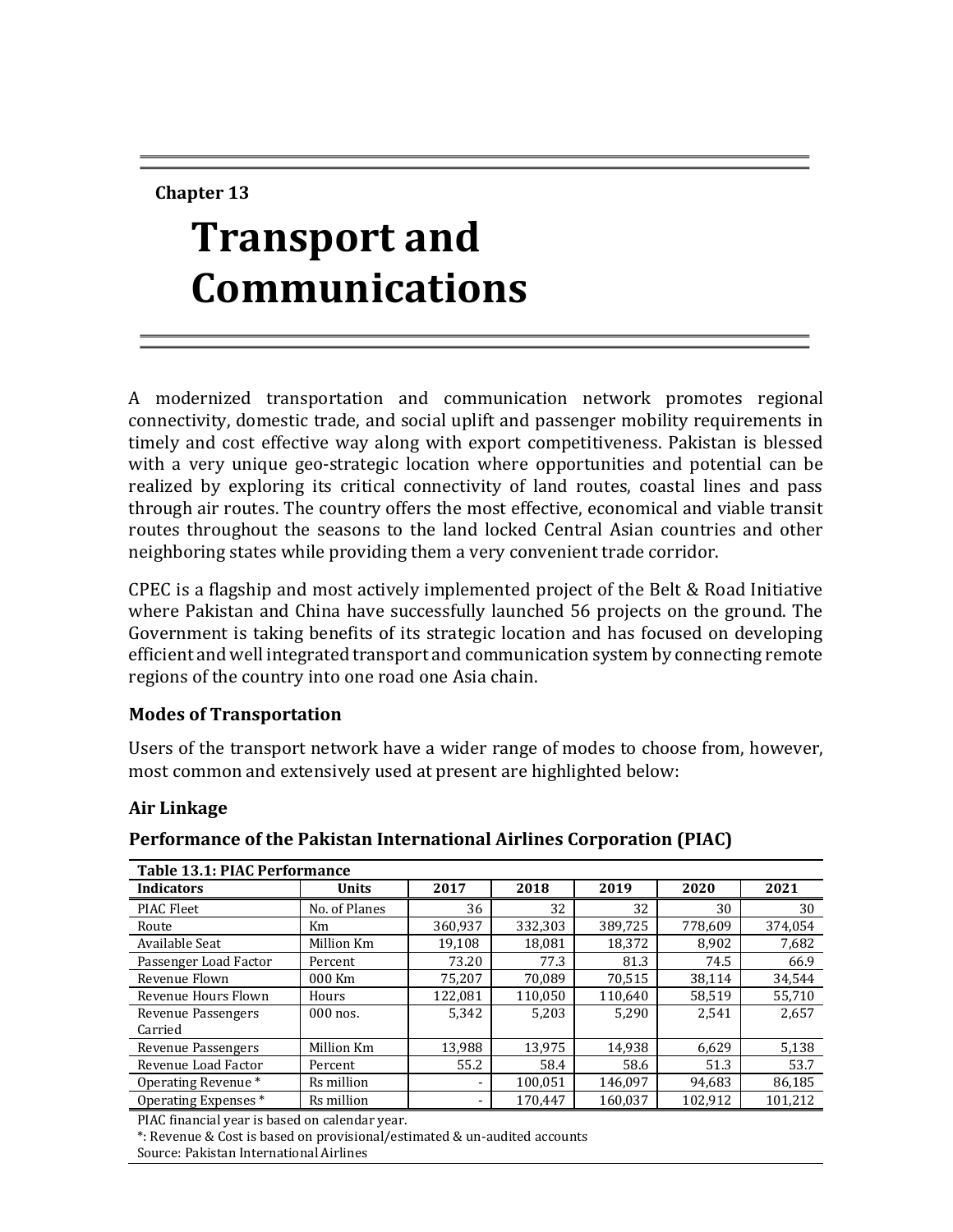PIA has taken following measures for revamping its operation in FY2022:

- PIA has started its fleet replenishment and is adding on new aircrafts in its fleet. PIA has added two A320 in first quarter of 2022 and plans to add four more Airbuses A320s during 2022. The decision of induction of fuel efficient narrow body aircraft overall fits perfectly in PIA's new direction to capitalize and consolidate itself on the productive domestic and regional routes, paving the way for expansion back on the medium and long haul routes of Europe, UK and North America.
- PIA Engineering & Maintenance (E&M) capability was enhanced to handle state of art modern fleet including Boeing 787 Dreamliner and Airbus A350/A330/A320 NEO fleet.
- PIA commissioned an ATR shed in North Wing of Pakistan, i.e. Islamabad providing maintenance service level up to check 'A' level on Airbus A320/Boeing B777 and up to maintenance check 'C' level on ATR fleet.
- MRO IT, an ERP solution for maintenance activities are being implemented in PIA Engineering.
- PIA (E&M) regulatory approval-base has considerably increased. In addition to approval from PCAA, PIA hold regulatory approvals from foreign civil aviation authorities like QCAA (Qatar), PACA (Oman), GACA (Saudi Arabia), BCAA (Bahrain) and CAASL (Sri Lanka)
- As a part of route rationalization process, loss making routes were closed and frequencies were increased on profit making routes. Upon acquisition of more aircraft, PIA will certainly avail opportunities to expand its network.
- In order to ensure on-time departures and to avoid delays, special public awareness campaigns were created using mainstream and social media specially consequent to the prevailing COVID-19 related SOPs/PCR testing and delays due to adverse weather conditions / fog, etc.
- PIA sent over 15 million flight information SMS to its valued customers to save them from any hassle especially when flight is delayed due to some reason. The SOP to send SMS for flight details/schedule confirmation and/or for any delay in disruption has resulted in tremendously reducing customer complaints and annoyance.
- A very effective baggage identification system WTR (World Tracer Management) has been introduced through which the misplaced baggage is delivered to the passengers in a very short time.
- Manpower rationalization has been achieved. Cabin crew strength has been brought down from 1500 plus (2019) to 1025(2021).
- Maximum flight assignments are being done from base-to-base in order to reduce domestic travel and hotel accommodation.
- Flight operation (cabin crew) of Multan, Sialkot and Faisalabad is being supported by LHE and ISB bases.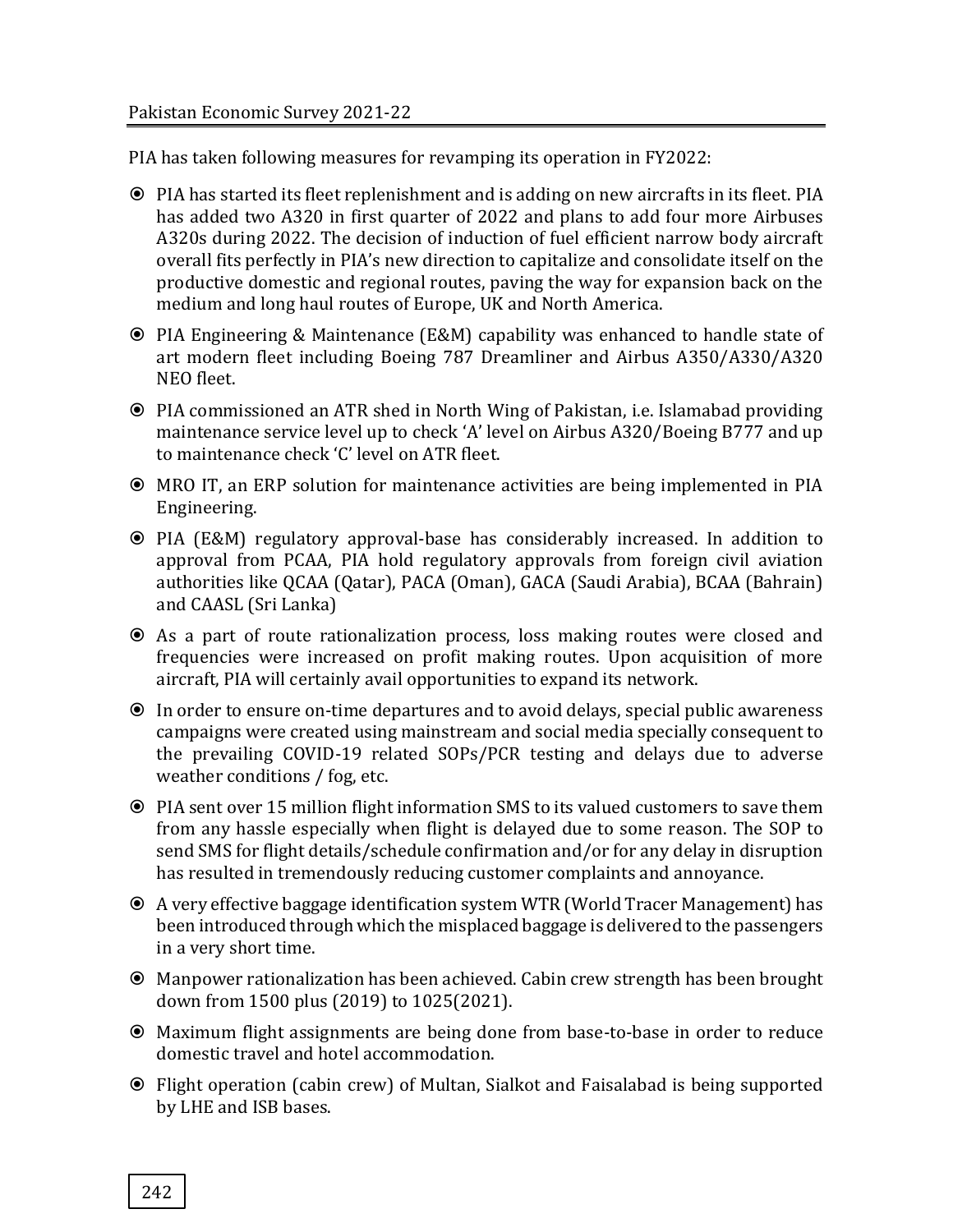- Passengers Services System (Hitit) was operationalized and implemented which resulted in significant savings.
- Increase in global distribution and sales network by brining Sabre, Travel port and Amadeus on board without exclusivity.
- The efforts of PIA in the largest repatriation operations consequent to COVID-19 outbreak and uplifting of more than 100 million vaccines from China to Pakistan to strengthen the efforts of NCOC and NDMA were also highlighted to the nation.
- A detailed study was carried out which revealed that HR ratio is higher than available aircraft in the fleet. Further, Voluntary Separation Scheme was launched and as a result 1816 employees benefitted from this scheme.
- PIA reduced its workforce by nearly 40 percent from 14,500 regular employees to 8,156 bringing per aircraft ratio from 550 to 250, it will come down to 230 by the end of the year.
- Removal of positioning flights and dead-legs from aircraft and network operations.

## **Road Linkage**

## **National Highway Authority (NHA)**

NHA is committed to provide safe, modern and efficient transportation system. Pakistan is geographically bisected into two halves by River Indus. Eastern segment is historically well developed. To bring the Western segment at par with the Eastern half, NHA is improving East-West connectivity through construction of numerous bridges across river Indus in addition to investing and paying extra attention to the development of west. The present NHA network comprises of 48 national highways, motorways and strategic roads. Current length of this network is 14,480 kms.

#### **Development Projects in FY2022**

NHA portfolio in PSDP FY2022 consists of a total of 68 projects with a total budget of Rs 155,416.67 million. Out of these 68 projects, 47 are on-going with an allocation of Rs 99,375 million in PSDP FY2022. Out of this amount, 20,741.528 million is FEC component and Rs 78,633.472 million is the local component. Further, 15 new schemes are in PSDP FY2022 with an allocation of Rs 14,375.0 million. In addition to that, 06 BOT Schemes are also in PSDP FY2022 with an allocation of Rs 41,666.67 million.

#### **List of PC-Is approved by ECNEC in FY2022**

1. A total of 02 PC-Is have been approved by ECNEC in FY2022. The detail of these projects is given in Table 13.2.

|           | Table 13.2: List of PC-I Approved by ECNEC in FY2022       |                |                      |                     |                                                                                           |  |  |  |
|-----------|------------------------------------------------------------|----------------|----------------------|---------------------|-------------------------------------------------------------------------------------------|--|--|--|
| Sr.<br>No | <b>Project Name</b>                                        | Length<br>(Km) | Cost<br>(Rs million) | Approved by         | <b>Current Status</b>                                                                     |  |  |  |
|           | PC-I for Construction of Gilgit-<br>Shandoor Road (216 Km) | 216            | 49.946.070           | ECNEC<br>04.06.2021 | Pkg-1,2&3 contractors mobilized.                                                          |  |  |  |
| -2        | Dualization of Khuzdar-Kuchlak<br>Section (330 Km) N-25    | 330            | 81,582.219           | ECNEC<br>04.06.2021 | Pkg-1:Awarded<br>Pkg-2:Awarded<br>Pkg-3&4:under process<br>Pkg-5: realignment in progress |  |  |  |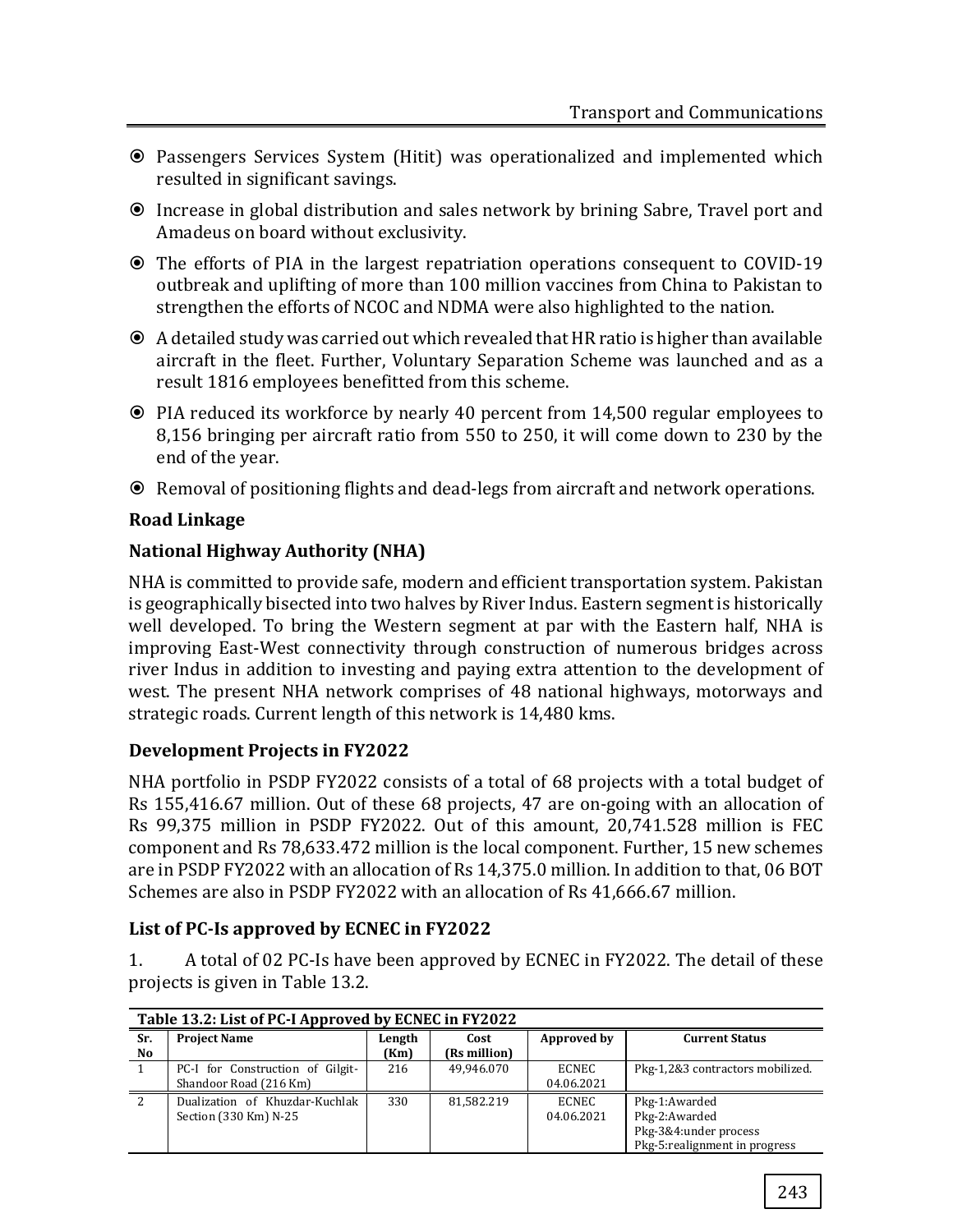## **List of PC-I processed by NHA for approval of DDWP in FY2022**

2. 02 PC-Is processed by NHA in the FY2022, out of which 01 PC-I has been presented/approved in Departmental Development Working Party (DDWP) meetings and 2nd PC-I has to be presented before DDWP. The detail is given in Table 13.3.

|                | Table 13.3: List of PC-I processed by NHA for approval of DDWP in FY2022 |        |                  |             |                       |  |  |
|----------------|--------------------------------------------------------------------------|--------|------------------|-------------|-----------------------|--|--|
| Sr.            | <b>Project Name</b>                                                      | Length | <b>PC-I Cost</b> | Approved by | <b>Current Status</b> |  |  |
| N <sub>o</sub> |                                                                          | (km)   | (Rs million)     |             |                       |  |  |
| $\mathbf{1}$   | PC-I for Construction of                                                 |        | 1263.25          | <b>DDWP</b> | PC-I approved by      |  |  |
|                | Bhong Interchange<br>on                                                  |        |                  | 11.02.2022  | DDWP in its           |  |  |
|                | Sukkur - Multan Motorway                                                 |        |                  |             | meeting held on       |  |  |
|                | (M-5) at its Intersection                                                |        |                  |             | 11-02-22 at a cost    |  |  |
|                | with Bhong - Sadiqabad                                                   |        |                  |             | of Rs 1,200.67        |  |  |
|                | Road (Km 520+130)                                                        |        |                  |             | million.              |  |  |
| $\overline{2}$ | PC-I for Construction of                                                 |        | 1351.547         | To be       |                       |  |  |
|                | Flyover at the Junction of N-                                            |        |                  | presented   |                       |  |  |
|                | 5 & N-65 at Sukkur 4-Lane                                                |        |                  | before DDWP |                       |  |  |
|                | Along with Approach Roads                                                |        |                  |             |                       |  |  |

#### **List of PC-II Processed / approved by DDWP in FY2022**

1. 20 PC-IIs processed by NHA in the FY2022 for approval of DDWP, out of which 06 PC-II's have been presented/approved in DDWP meetings.

#### **Project Approved by DDWP**

- i) PC-II for feasibility study and detailed design for road tunnel across Babusar pass and its link access roads
- ii) PC-II for feasibility study and detailed design for development of rest areas along major highways in Balochistan including M-8 (41 Nos rest area approx.)
- iii) PC-II for feasibility study and detailed design and preparation of PC-I for construction of road between Shounter to Rattu along with tunnel at Shounter
- iv) PC-II/TOR for feasibility study and detailed design for construction of Shadadkot bypass on (N-55)
- v) PC-II for Riverine Survey, Hydrology study and coordination for Hydraulic Model Study for construction of additional bridge over river Indus at Ghazi Ghat on N-70
- vi) PC-II for feasibility study and detailed design for construction of Wangu Hills tunnel on M-8

## **China-Pakistan Economic Corridor (CPEC)**

CPEC is a flagship and most actively implemented project of the Belt & Road Initiative (BRI) where Pakistan and China have successfully launched 56 projects on the ground. Out of these projects, 26 projects worth approximately US\$17 billion have been completed so far and 30 projects worth US\$8.5 billion are under construction. Moreover, 36 projects having an estimated cost of US\$28.4 billion are also under different stages of negotiations for inclusion in the CPEC framework. This tremendous progress is a sign of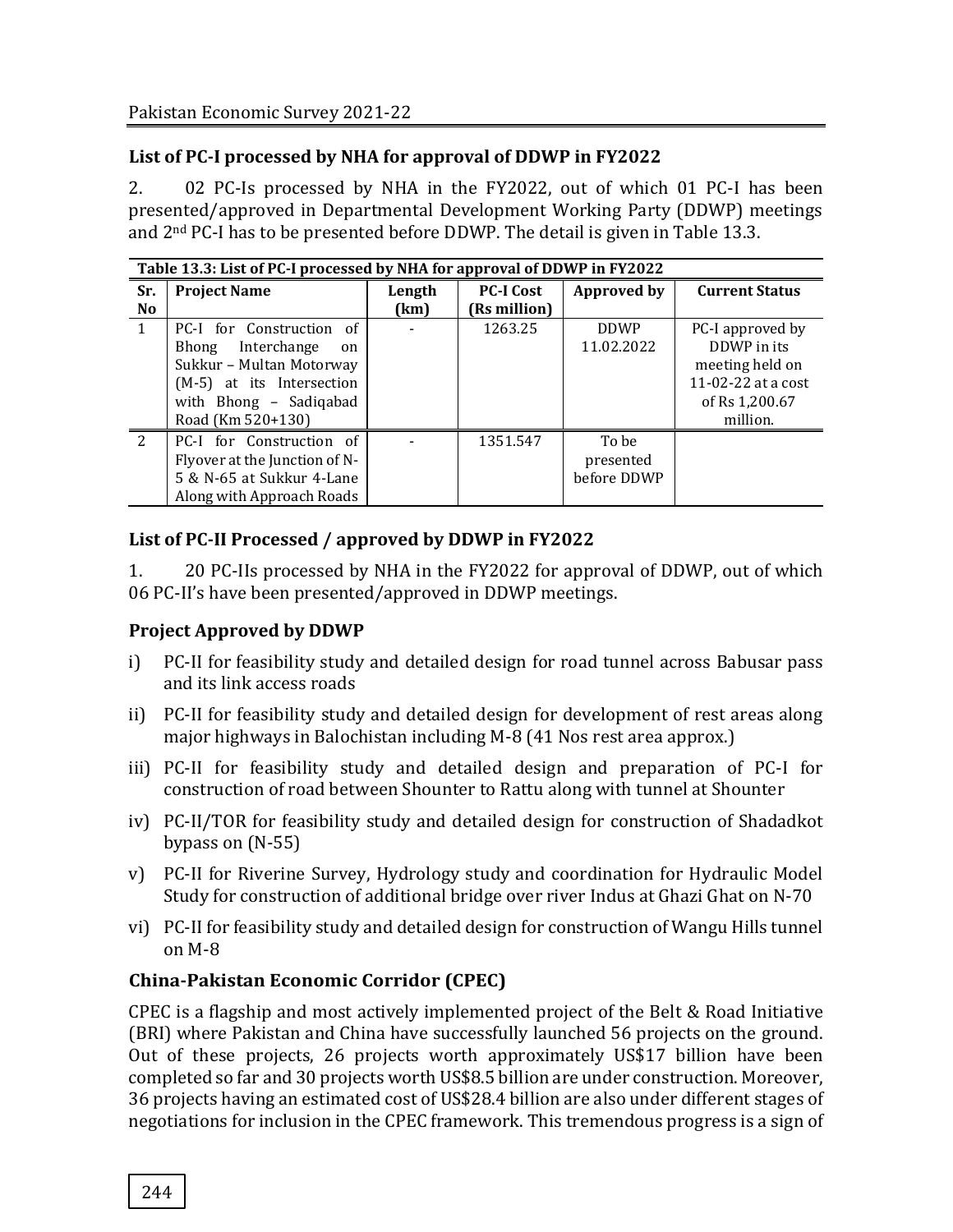great efforts and achievement of both the nations and realization of the dream of connectivity and inclusive economic growth.

CPEC is being expanded in the following areas:

- Trade & Market Access
- Industrial Development & Global Value Chains
- Socio-Economic Development & Poverty Alleviation
- Agriculture Modernization & Marketing
- **◎** Sciences & Technology Cooperation
- Blue Economy
- Regional Connectivity & Third Country Participation

The Government of Pakistan considers CPEC as a long-term development project as it has the potential to serve as a corridor with multiple doors connecting China with Central Asia, Middle East, Africa and Europe. Government is expanding the scope of CPEC so that it becomes a "Gateway of Prosperity" for both countries and the region at large. Moreover, the Chinese and Pakistani workforce, in a large number, is employed to ensure timely completion of the Infrastructure projects and launch new projects such as Sukkur-Hyderabad Motorway (M-6), Peshawar-D.I.Khan Motorway (M-14), KKH Alternative Route (Gilgit-Shandor-Chitral), Swat Expressway (Phase-II), Dir Expressway, Karachi Circular Railways.

#### **Transport Infrastructure**

In the Transport Infrastructure sector, remarkable progress has been achieved so far. On the Eastern Alignment, Sukkar-Hyderabad (M-6) section has been proposed on Public-Private Partnership (PPP) mode. The following new projects have been proposed for inclusion in the CPEC framework in the 10<sup>th</sup> Joint Coordination Committee Meeting held on 23rd September 2021.

- (i) D.I. Khan-Peshawar Motorway (365 Km)
- (ii) Swat Expressway Phase-II (82 Km)
- (iii) Dir Expressway (26 Km)

In addition to the road projects, construction work on (NGIA) is well under way and likely to be completed by October 2023.

#### **Maritime Linkage**

#### **Pakistan National Shipping Corporation (PNSC)**

Despite the prevailing unfavorable macroeconomic condition of the country, the PNSC Group has managed to achieve (98 percent) increase in profit after tax to Rs 2,446 million as against Rs 1,235 million in the corresponding period last year. Group earnings per share increased to Rs 18.52 million as against Rs 9.35 million in the comparable period last year. Cumulatively, the Group achieved a turnover of Rs 16,223 million (including Rs 6,295 million from PNSC) as compared to Rs 9,633 million (including Rs 1,978 million from PNSC) for the same period last year. The major increase was seen in the Dry Cargo segment (including slot charter) which was increased by Rs 3,036 million.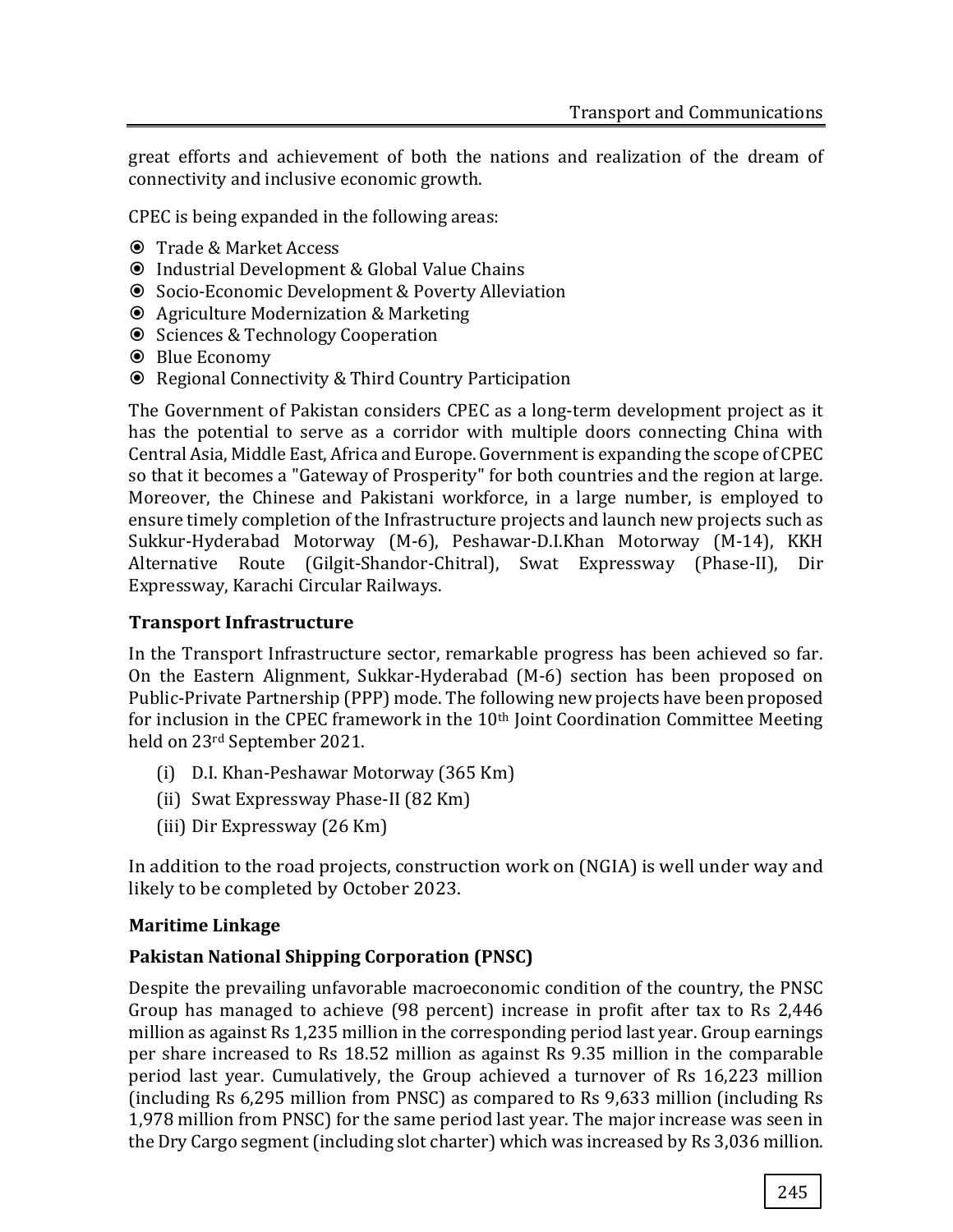The revenue from Liquid Cargo segment increased by Rs 3,543 million mainly due to increase of Rs 2,980 million from Foreign flagged vessels. The controlled strategies implemented by management caused other expenses at the group level to fall by Rs 188 million (52 percent). During the nine months of FY2022, the cost on long-term financing decreased by Rs 46 million (11 percent). At present, PNSC fleet comprises of 11 vessels of various type/size (05 Bulk carriers, 04 Aframax tankers and 02 LR-1 Clean Product tankers) with a total deadweight capacity (cargo carrying capacity) of 831,711 metric tons, i.e. highest ever carrying capacity since inception of PNSC.

#### **Commercial and Financial Performance**

The breakup of commercial and financial performance of PNSC (un-audited) covering July–March FY2022 of PNSC is given Tables 13.4-13.5.

| <b>Table 13.4: Commercial Performance</b> |                   |                   |                          |             |  |  |
|-------------------------------------------|-------------------|-------------------|--------------------------|-------------|--|--|
|                                           | Tanker            | <b>Chartering</b> | <b>SLOT Consolidated</b> |             |  |  |
| <b>FY2022</b>                             | Liquid Cargo (MT) | Dry Cargo (MT)    | TEUs                     | Slot BB/LCL |  |  |
|                                           | 7.715.057.624     | 961.690.6         | 1.802                    | 18.409.5    |  |  |

|       | Table 13.5: Financial Performance (Amount Rs '000) |                |               |  |  |  |
|-------|----------------------------------------------------|----------------|---------------|--|--|--|
| S.No. | <b>Financial Results</b>                           | <b>FY2022</b>  | <b>FY2021</b> |  |  |  |
| 1     | Revenue                                            | 16,222,688     | 9,632,731     |  |  |  |
| 2     | Expenses                                           | (12, 325, 171) | (7, 388, 157) |  |  |  |
| 3     | Gross Profit/(Loss)                                | 3,897,517      | 2,244,574     |  |  |  |
| 4     | Administrative, Impairment & Other Expenses        | (1, 355, 950)  | (1, 108, 806) |  |  |  |
| 5     | Other Income                                       | 634,262        | 654,062       |  |  |  |
| 6     | <b>Operating Profit</b>                            | 3,175,829      | 1,789,830     |  |  |  |
| 7     | Finance Cost                                       | (380,760)      | (427, 115)    |  |  |  |
| 8     | <b>Profit before Taxation</b>                      | 2,795,069      | 1,362,715     |  |  |  |
|       | Source: Pakistan National Shipping Corporation     |                |               |  |  |  |

#### **Karachi Port Trust**

During July-March FY2022, Karachi Port Trust managed a total cargo container volume of 39,713 million tonnes (Table 13.6). It recorded 1 percent increase in total cargo and container handling over the last year. While import cargo container decreased by 2 percent and export increased by 7 percent in the period under review.

| Table 13.6: Cargo & Container Handling at Karachi Port<br>(000 tonnes) |                |                |              |                          |                |              |  |
|------------------------------------------------------------------------|----------------|----------------|--------------|--------------------------|----------------|--------------|--|
| <b>Fiscal Year</b>                                                     | <b>Imports</b> | <b>Exports</b> | <b>Total</b> |                          | %Change        |              |  |
|                                                                        |                |                |              | Imports                  | <b>Exports</b> | <b>Total</b> |  |
| 2015-16                                                                | 34,594         | 15,451         | 50,045       | $\overline{\phantom{a}}$ |                |              |  |
| 2016-17                                                                | 42,638         | 9,855          | 52,493       | 23                       | $-36$          | 5            |  |
| 2017-18                                                                | 41,669         | 13,016         | 54,685       | $-2$                     | 32             | 4            |  |
| 2018-19                                                                | 32,863         | 14,031         | 46,893       | $-21$                    | 8              | $-14$        |  |
| 2019-20                                                                | 27,206         | 14.634         | 41.840       | $-17$                    | 4              | $-11$        |  |
| 2020-21                                                                | 36,469         | 15,810         | 52,279       | 34                       | 8              | 25           |  |
| (July-March)                                                           |                |                |              |                          |                |              |  |
| 2019-20                                                                | 21,076         | 11,527         | 32,603       | $-16$                    | 11             | -8           |  |
| 2020-21                                                                | 27,546         | 11,878         | 39,424       | 31                       | 3              | 21           |  |
| 2021-22                                                                | 27,008         | 12,705         | 39,713       | $-2$                     | 7              |              |  |
| Course Varachi Dort Trust                                              |                |                |              |                          |                |              |  |

Source: Karachi Port Trust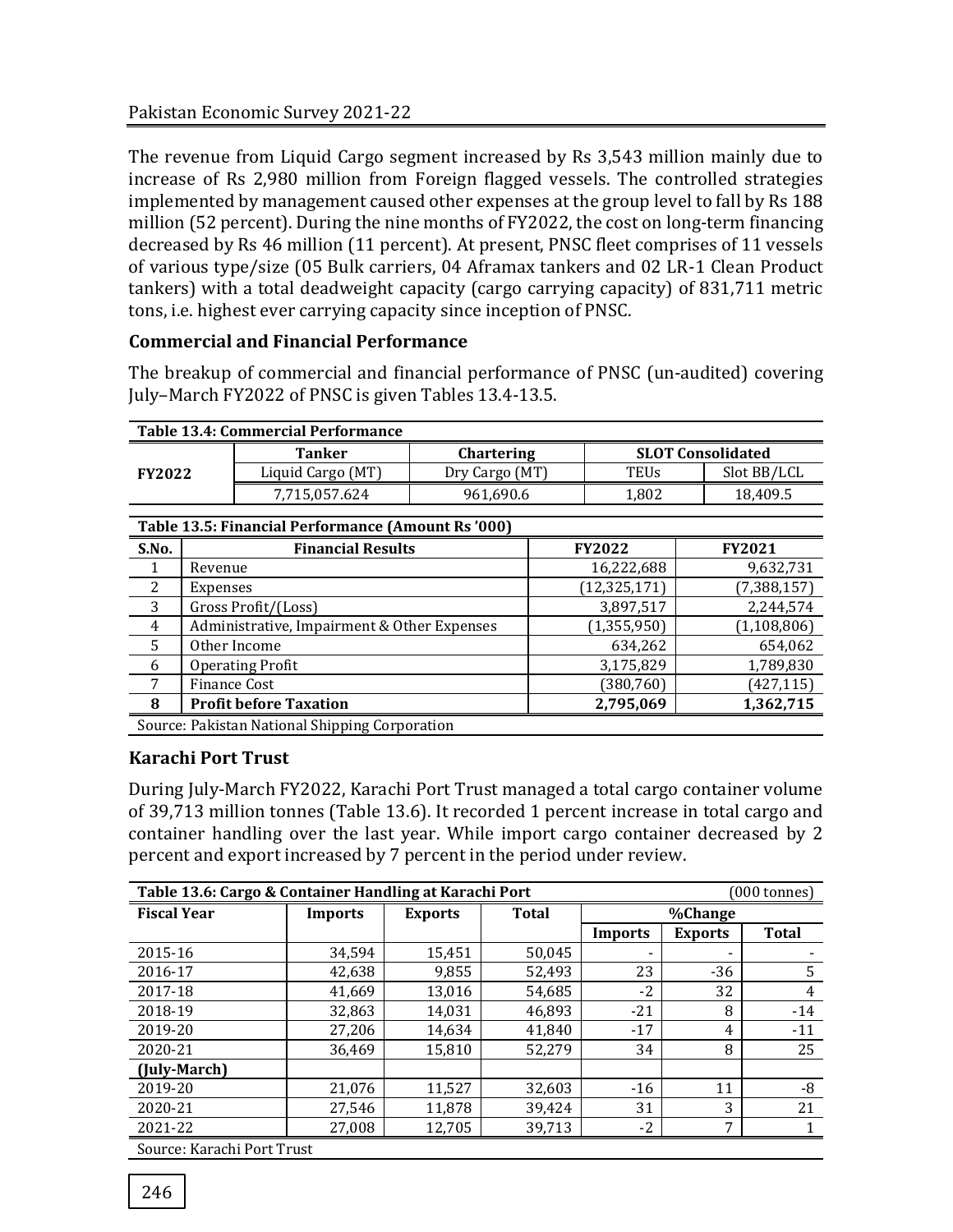## **Port Qasim Authority**

Port Qasim Authority handled a total cargo volume of 42.199 million tonnes in first nine months of FY2022. Out of which 35.834 million tonnes were imported and 6.365 million tonnes were exported, as illustrated in Figure 1.



# **Gwadar Port Authority**

# **Gwadar City Development**

The development of Gwadar is a priority for the Government of Pakistan (GoP). The commercial, political, socio-economic, and regional connectivity related benefits that can be realized once the port (and the city) reaches its full potential. Lying at the mouth of the Persian Gulf, Gwadar is a strategic warm water deep seaport being developed under CPEC.

In the win-win cooperation framework between China and Pakistan, Gwadar projects have achieved significant progress. For a sustainable way forward, the Federal Government and Provincial Government of Balochistan are making all-out efforts to realize the planned CPEC projects in Gwadar at the earliest. The master plan of Gwadar city has been approved in the FY2020. Also, the land use regulations notified by GDA and the project for implementation of the plan is in progress. Work on NGIA is underway. Eastbay Expressway project is substantially completed and it will be inaugurated in June 2022. Moreover, Pak-China Vocational & Technical Institute in Gwadar was inaugurated in September 2021. Work on Pak-China Friendship Hospital project at Gwadar is underway and likely to achieve CoD by November 2022. Also, projects related to the provision of drinking water such as "Necessary Facilities of Fresh Water Treatment, Water Supply and Distribution" & "1.2 MGD Desalination Plant" are in construction process. Measures are also underway to expedite Gwadar 300 MW Coal Power Plant, Construction of breakwater and dredging of berthing areas and channels.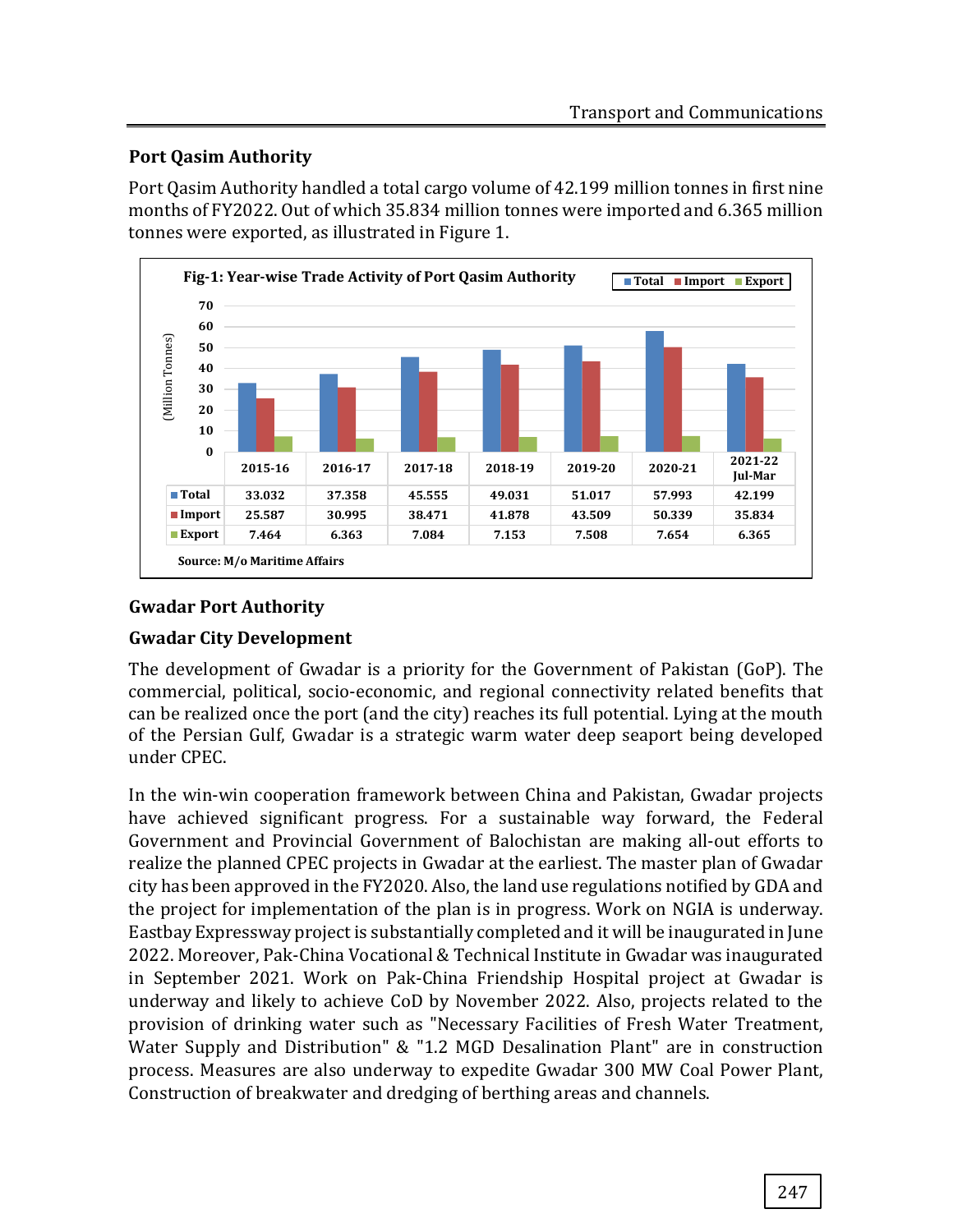

## **Railways Linkage**

Pakistan Railways is one of the key modes of transport in the public sector which promotes national integration and economic growth. Pakistan Railways comprised of a total of 466 Locomotives for 7,791 Km route length. During July-March FY2022, the gross earnings of railways are recorded at Rs 43,731.59 million.



## **Pakistan Electronic Media Regulatory Authority**

Pakistan Electronic Media Regulatory Authority (PEMRA) has been established under PEMRA Ordinance 2002, as amended by the PEMRA (Amendment) Act 2007, to facilitate and regulate private electronic media in Pakistan, to improve the standards of information, entertainment and to enlarge the choice available to the people of Pakistan including news, current affairs, religious knowledge, art and culture as well as science and technology. The Authority is responsible for facilitating and regulating the operation of all types of broadcast media and distribution services in Pakistan.

PEMRA is now in its 20<sup>th</sup> years and during these years, the country has witnessed unprecedented growth in the number of TV channels and FM Radio stations as well as distribution networks, i.e. Cable TV, IPTV, DTH and MMDS in private sector in the South Asian region.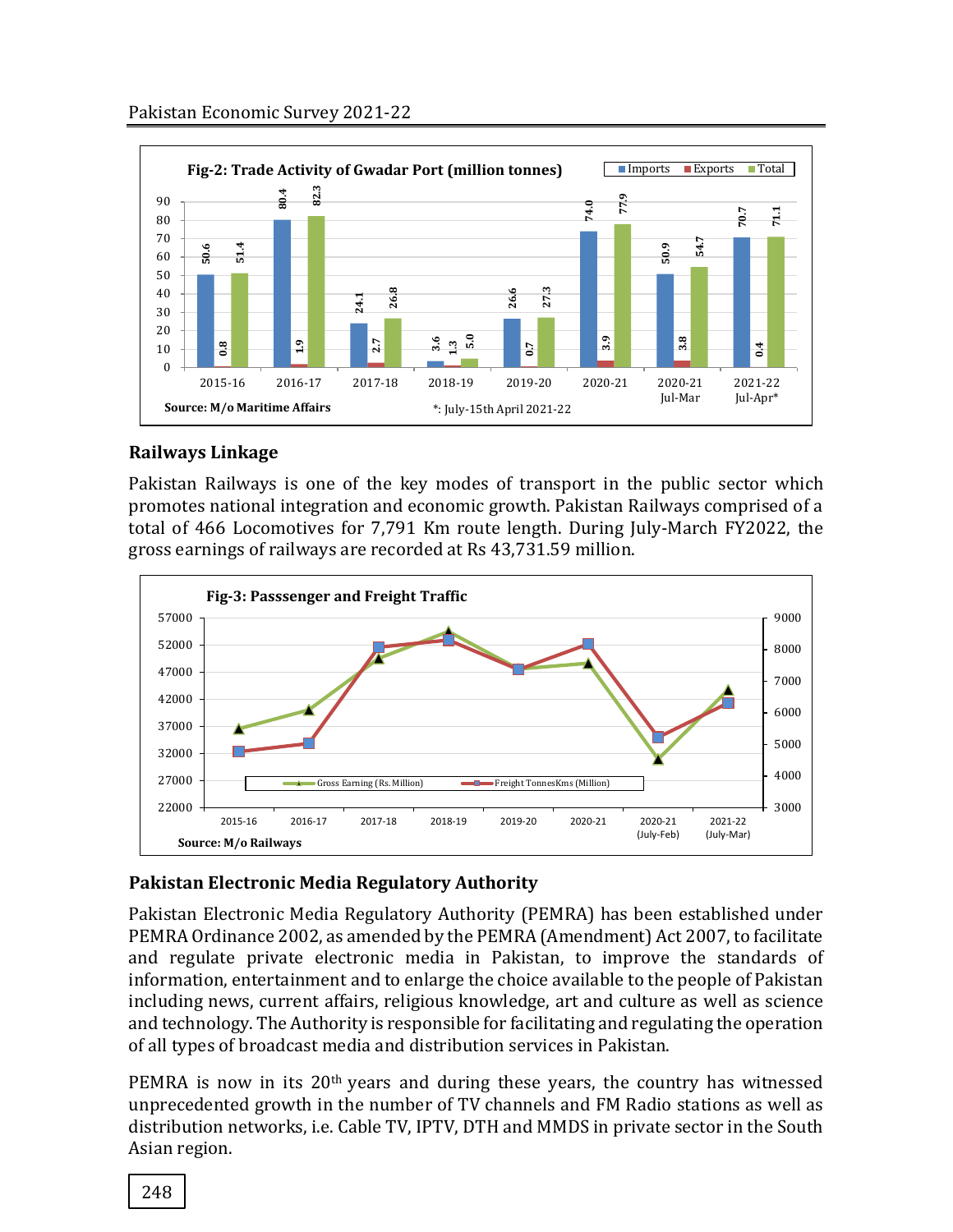The private electronic media has come a long way since 2002 when Pakistan was only dominated by the state-run Pakistan Television and Pakistan Broadcasting Corporation. Now with almost 123 Pakistani Satellite TV Channels and 42 channels with Landing Rights Permission in Pakistan. This boom is owed to the government's unequivocal commitment to a free media and the proactive role played by PEMRA in facilitating the growth of the electronic media. The growth of TV channels, Cable TV and launch of FM Radio Stations has indeed contributed remarkably in raising the standards of public awareness and literacy, locally and portraying progressive image of Pakistan, globally. Following facts and figures on licensing of media amply substantiates growth which has taken place in electronic media in private sector in the last twenty one years (Table 13.7).

| Table 13.7(a): Licensing Status (Till 16 <sup>th</sup> April, 2022)    | (Nos.)       |
|------------------------------------------------------------------------|--------------|
| Satellite TV Licenses Issued:                                          | 123          |
| News & Current Affairs:<br>i.                                          | 32           |
| ii.<br>Entertainment:                                                  | 47           |
| Regional Languages;<br>iii.                                            | 23           |
| Health:<br>iv.                                                         | 3            |
| Sports:<br>v.                                                          | 5            |
| Education:<br>vi.                                                      | 8            |
| vii. Specialized subject Channel (Non-Commercial/Education)            | 5            |
| FM Radio Licenses Issued:                                              | 265          |
| Commercial:<br>ī.                                                      | 197          |
| Non Commercial:<br>ii.                                                 | 68           |
| Cable TV Licenses Issued:                                              | 4,152        |
| Landing Rights Permissions Issued:                                     | 42           |
| Mobile TV (Video & Audio Content Provision) Service Licensing:         | 6            |
| Internet Protocol TV (IPTV) Licences Issued:                           | 21           |
| Direct-to-Home (DTH):                                                  | 1            |
| Teleport (Broadcast) License:                                          | $\mathbf{1}$ |
| Provisionally Registered Television Audience                           |              |
| Measurement (TAM)/ Television Rating Point (TRP) Companies in Pakistan | 5            |
| Source: PEMRA                                                          |              |

| Table 13.7(b): Licensing During July-April FY2022 |                           |
|---------------------------------------------------|---------------------------|
| Category                                          | <b>Number of licenses</b> |
| i. Satellite TV Channel Licences:                 | 9                         |
| News & Current Affairs<br>a)                      |                           |
| Entertainment<br>b)                               | 5                         |
| Sports<br>C)                                      | 2                         |
| Education<br>d)                                   |                           |
| ii. FM Radio Licences:                            | 4                         |
| Commercial:<br>a)                                 |                           |
| Non-Commercial:<br>b)                             | 3                         |
| iii. Cable TV Licences:                           | 394                       |
| New Licences:<br>a)                               | 47                        |
| b)<br>Renew:                                      | 347                       |
| iv. Internet Protocol TV (IPTV) Licences Issued:  | 9                         |
| Source: PEMRA                                     |                           |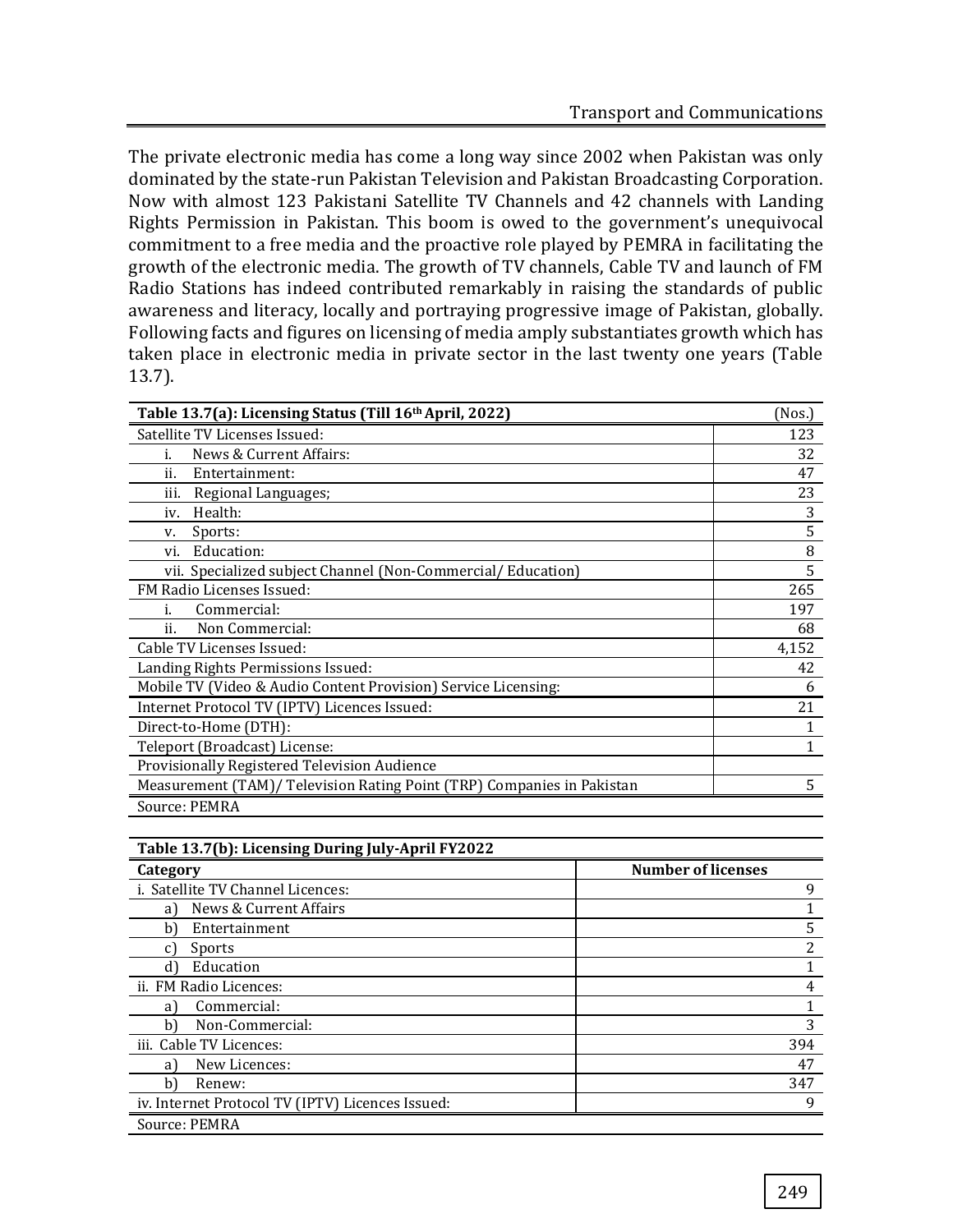#### **Financial Contributions**

Besides collecting advance tax from licensees at the time of issuance of licenses and their renewal, PEMRA has deposited Rs 2,214,000 in the Federal Consolidated Fund (FCF) upto December, 2021 (Table 13.8).

| Table 13.8: Financial Contributions                  | (in Rupees)    |                           |               |  |  |
|------------------------------------------------------|----------------|---------------------------|---------------|--|--|
| <b>Financial Year</b>                                | <b>Surplus</b> | <b>Fine &amp; Penalty</b> | <b>Total</b>  |  |  |
| 2020-21                                              | 5,097,122      | 6,068,000                 | 11,165,122    |  |  |
| 2021-22 (upto December, 2021)                        |                | 2,214,000                 | 2,214,000     |  |  |
| Total:                                               | 976,999,598    | 90,685,549                | 1,067,685,147 |  |  |
| *: Year wise detail may be seen in previous surveys. |                |                           |               |  |  |
| Source: PEMRA                                        |                |                           |               |  |  |

#### **Economic Contribution**

The growth of Media Industry in Pakistan has multiplied rapidly during last decade and now this sector is contributing considerably in building broadcasting apparatus in the major cities of Pakistan and generating a large number of job opportunities for the youth, aspirant to pursue carrier in Electronic Media. Over the period, cumulative investment of approximately US\$4 to US\$5 billion has been estimated in Electronic Media industry of Pakistan.

The Media Industry in Pakistan is providing employment to more than 300,000 people in the field of journalism, management and technical. However, with the growing landscape of media industry, significant employment opportunities are expected in coming 3 to 5 years. New licensing of Direct-to-Home (DTH), satellite TV channels, FM radios and teleport services would contribute in accommodating youth in different fields. In this regard, 3 licences for launching DTH in Pakistan have been approved by the Authority. One company, i.e. M/s Shahzad Sky (Pvt.) Ltd. is going to start its DTH services. This would be a huge project and help in giving impetus to Pakistani media in terms of technology and revenues. Moreover, new licences would inject investment of approximately US\$ 2 to US\$ 3 billion in various projects. PEMRA, being the regulator for Electronic Media and its distribution services in Pakistan, is exploring new regimes for licensing such as Television Audience Measurement (TAM) services, OTT (Over the Top), Teleporting, etc. All these ventures would generate more job opportunities for the people in Pakistan.

## **Pakistan Television Corporation Limited**

Pakistan Television Corporation Limited (PTV) is the only public sector broadcasting channel which telecast national and international programs in metro cities and also remote and economically backward areas of the country in order to keep the masses aware of current affairs of the country as well as the whole world. At present, PTV is operating 7 channels like PTV Home, PTV News, PTV Sports, PTV Global, PTV National, PTV Bolan and PTV World. Only PTV English News channel in Pakistan is telecasting the information about Pakistan domestically as well as internationally. Pakistan Television covers 100 percent area of population on terrestrial network. The total of registered TV Set holders in year 2021 are 23,214,967.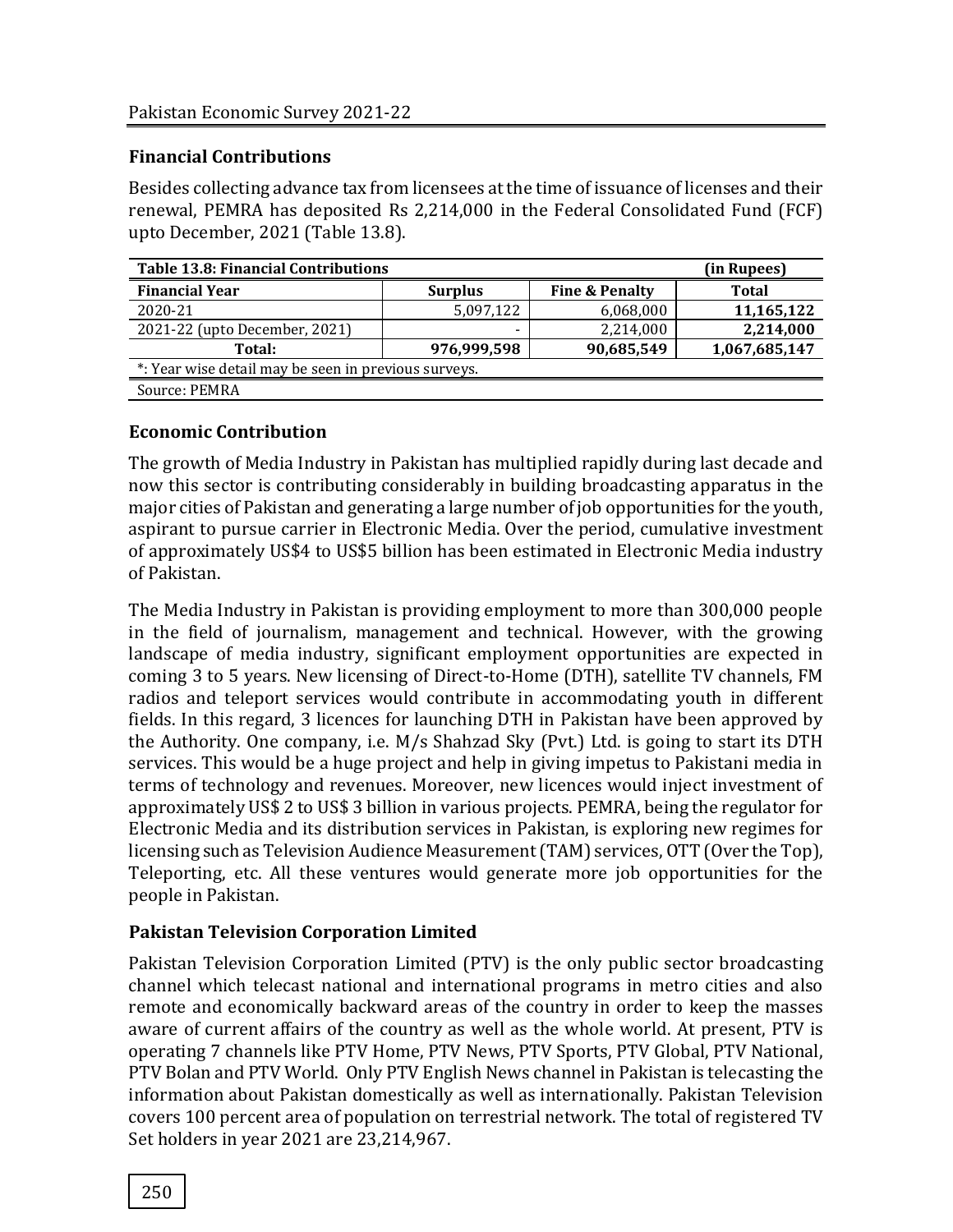#### **Major Development Activities Proposed for the First Half of FY2022.**

Government of Pakistan has kept Rs 699.069 million for 06 PSDP Projects of PTVC in FY2022 as per following detail.

| Table 13.9: Major Development Activities Proposed for the First Half of FY2022 |                          |  |  |
|--------------------------------------------------------------------------------|--------------------------|--|--|
| <b>PSDP Projects of PTVC</b>                                                   | <b>Amount</b> (millions) |  |  |
| RBS Ziarat                                                                     | 7.72                     |  |  |
| RBS KotliSattian                                                               | 20.243                   |  |  |
| RBS Kharan                                                                     | 25.312                   |  |  |
| RBS Bar Khan                                                                   | 19.663                   |  |  |
| Modernization of Camera and Production Equipment of PTV                        | 121.481                  |  |  |
| Source: PTV                                                                    |                          |  |  |

The four of above projects are ongoing and will be completed till 30<sup>th</sup> June 2022. While, the work on RBS-Ziarat has stopped due to arbitration with contractor.

PTV is trying its level best to improve signal quality of terrestrial network in the less develop areas of Pakistan, for which DTMB-A project through grant in aid is in the pipe line with the help of Chinese grant. The work on RBS-Murree, Cherat and Kala Shah Kaku is under process for the upgradation of transformers and new power connections.

#### **Pakistan Broadcasting Corporation (PBC)**

PBC is another most important and effective electronic media, for the projection of government policies and aspirations of the people of Pakistan within the country and abroad. It aims to provide information on education and entertainment to the masses through radio news and programs of high standard. It also counters adverse foreign propaganda and negative perceptions.

An amount of Rs 4,473.751 million budget was allocated to PBC to meet the employee's related as well as operational expenditure for the FY2022 and Rs 3,355.313 million released to PBC from for the expenditure of first three quarters of FY2022.

#### **Achievements of PBC (July-March FY2022)**

#### **1. Religious programmes**

Radio Pakistan has started new series of seminars titled "ہستیاں ترین افضل کی کائنات "to highlight the life history, messages and sacrifices of the Prophets of Allah to guide the listeners to act upon the teachings of Allah and to create environment of harmony and cohesion for sustainable peace and security in the society.

#### **2. COVID-19 related Awareness**

Radio Pakistan aired special promos & messages to educate the people, relating vaccination and booster dose at nearby vaccination centers. The messages were produced in Urdu, Punjabi, Sindhi, Balochi, Pashto, Kashmiri, Saraiki, Brahvi, Pehari, Shina, Khowar and Gojri languages to raise awareness about precautionary measures among the masses.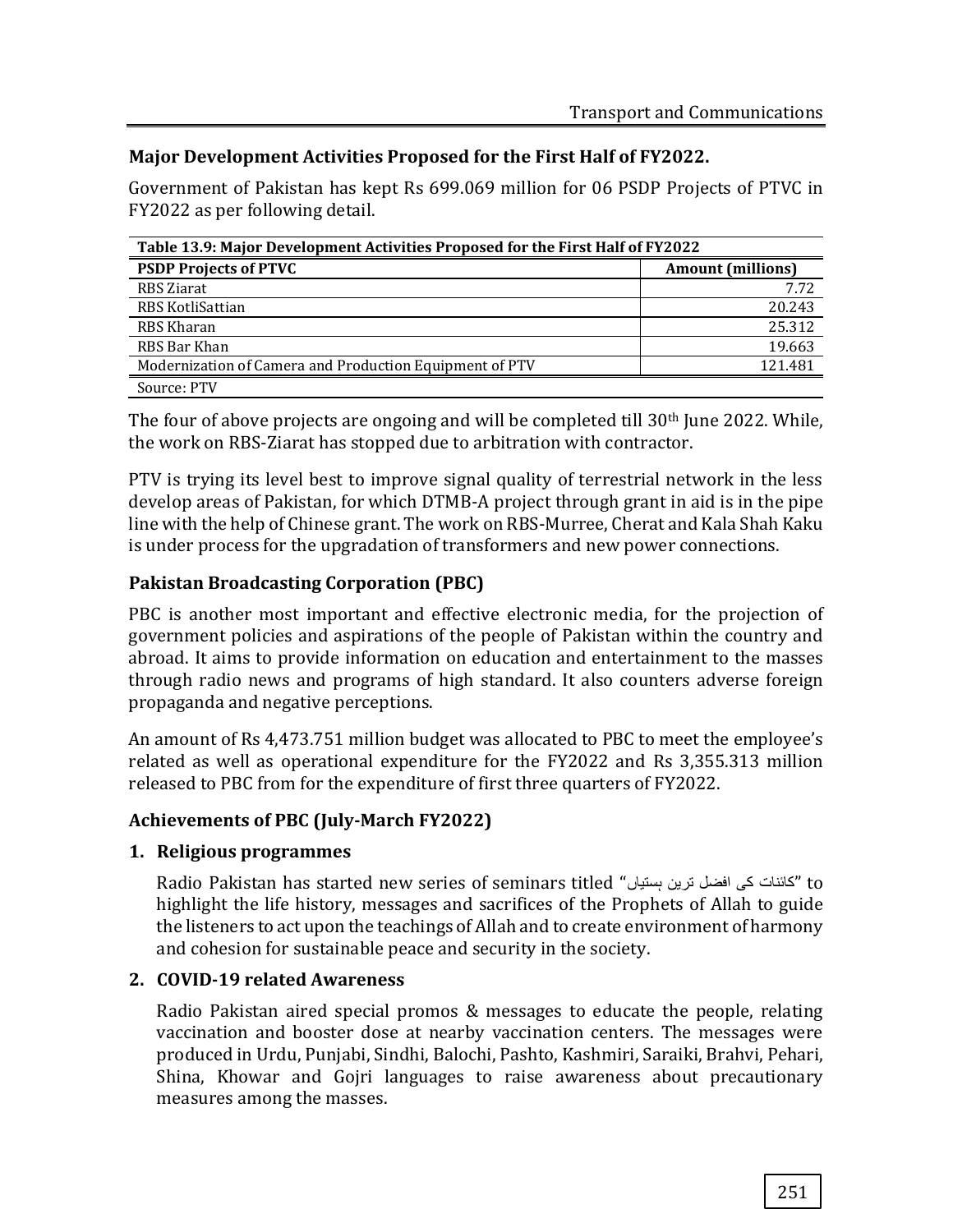#### **3. Wide Spread Publicity and Coverage of new Government's Initiatives**

Radio Pakistan also playing an effective role in wide spreading the government initiatives to update masses on latest government development on regular basis.

#### **4. Highlighting Kashmir Issue**

Broadcast of special exclusive transmission for the Indian Illegally Occupied Jammu & Kashmir (IIOJ&K) started after imposition of curfew and communication blockade by the Indian Oppressing forces in the aftermath of changing the status of Kashmir in August, 2019 was continued as a special cause. All Government's initiatives to highlight Kashmir issue on international forums were specially highlighted in key programmes.

#### **5. Special Programmes on Climate Change and its Effects**

To highlight the dangerous impacts of deforestation and environmental pollution, Radio Pakistan continued broadcast of special weekly programme to sensitize general masses regarding the core issue of global warming. The flagship programmes are "Sarsabz Pakistan", "Maholiati Tabdiliaur Pakistan", etc.

#### **6. Laptop Scheme for Youth**

PBC broadcast a weekly programme to highlight the initiatives of new Government to create opportunities for youth to empower them in the process of decision making and encourage their representation in all spheres of life and to restart Laptop Scheme for the talented youth of Pakistan.

## **7. Prime Minister's Special Focus to Uplift Deprived Communities**

Prime Minister is very much focused to promote deprived communities and to safeguard their rights will be highlighted in all national and regional languages programmes from all stations.

#### **8. Rule of Law**

All PBC Stations/Channels are highlighting and supporting the determination of Prime Minister to take measures for the establishment of rule of law and to highlight also the efforts of government to curb victimization in future.

#### **9. Special Audience Programmes**

PBC is addressing all segments of society and special audiences as well i.e. women, youth, children, laborer and playing its role in enhancing the scale of awareness on social and legal issues, etc.

## **10.Continuation of Agricultural Programme "Zarkhaiz Pakistan"**

Radio Pakistan has launched special agricultural program "Zarkhaiz Pakistan" in collaboration with PARC. In this program, experts from PARC and other agricultural departments are participating to disseminate information to farmer community.

## **11.Diamond Jubilee Celebrations regarding 75th Anniversary of Pakistan**

As Pakistan is going to celebrate its 75th anniversary in August, 2022. Radio Pakistan has started Diamond Jubilee celebrations from August 2021. In this regard, Radio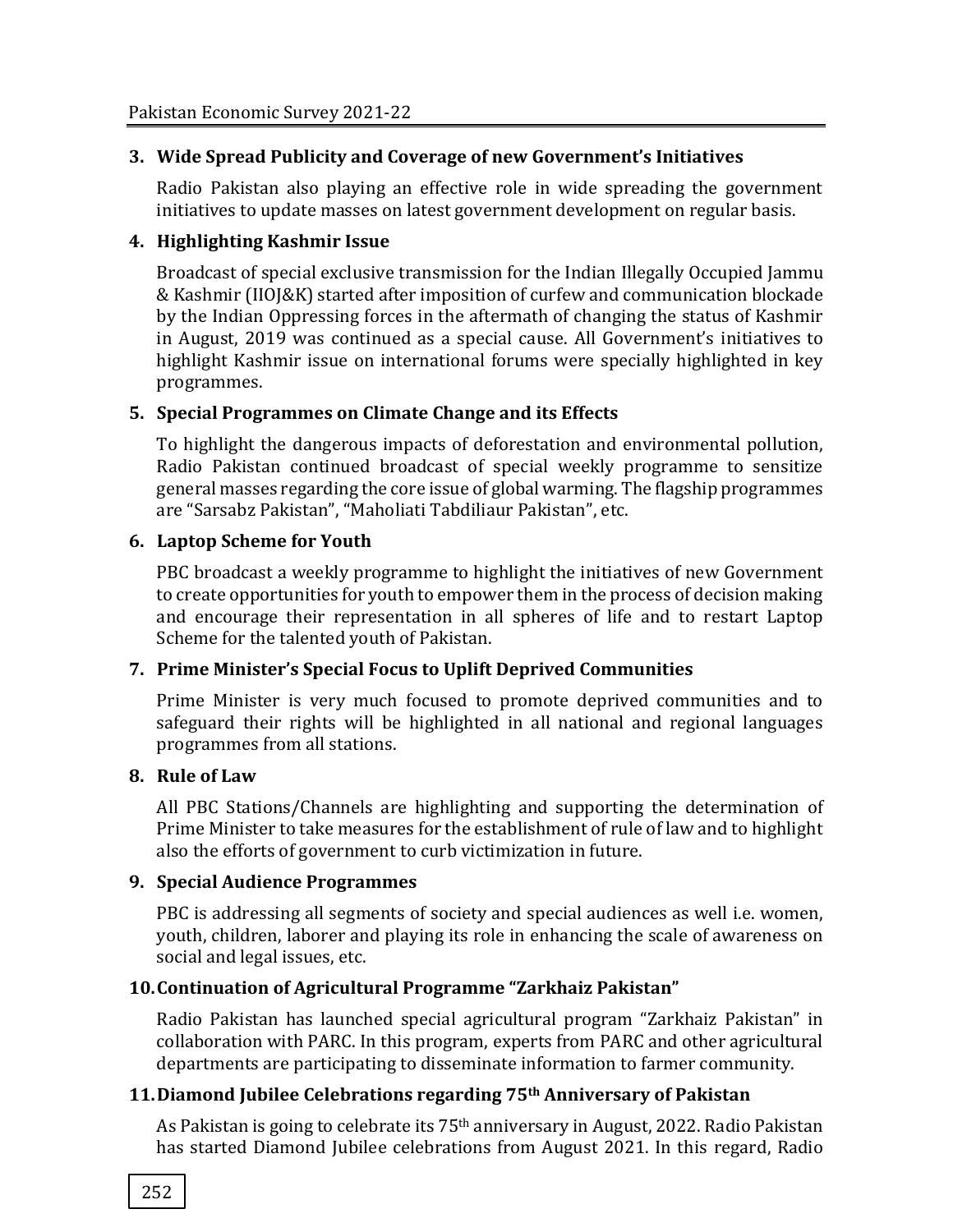Pakistan has scheduled different series of programs from August, FY2022.

#### **12.Saut-ul-Quran Channel/Network**

Recitation from the Holy Quran and translation is aired from the Saut-ul-Quran Channel for 19 hours daily to meet religious aspirations and love for Islam by the masses.

#### **14. Special Programmes in Ramadan-ul-Mubarak**

Programme "پارہ بہ پارہ ''is the special flagship programme of Ramadan-ul-Mubarak to highlight the main features of every para of Quran. The programme is broadcast from all stations/units of PBC on daily basis in their respective transmission.

Special Sehr & Iftar transmission is also one of the other prominent features of Ramadan transmission for general masses to observe Sehri and Iftar timings according to the most authenticated mechanism of Met Office and all religious sects of Pakistan.

# **15.Special Seminars Titled "جشن نزول قرآن"**

It is the permanent feature to broadcast special seminars during the Holy month of Ramadan-ul-Mubarak to highlight the teachings of Holy Quran by all prominent religious scholars of the country.

#### **16.Revival of Humorous Programmes**

Radio Pakistan is going to broadcast humorous programmes to meet the demand of listeners and to address the social evils of the society in a lighter mode to combat petty quarrel and to create peaceful environment for all.

#### **17.Continuation of PBC Podcast Service**

Considering the popularity and effectiveness of social media platform, Radio Pakistan has also started its Podcast service, which has earned wide spread popularity. The same will be continued and more result oriented programmes will be uploaded for global listening for Radio Pakistan.

#### **18.Broadcast of Flagship Programmes on Social Media Platforms:**

Radio Pakistan started sharing its flagship programmes on different social media platforms (Facebook, Twitter, Youtube, Instagram), as social media is a popular medium among the masses.

## **Work Progress of Approved Projects:**

- i. PSDP project titled "Establishment of 100 KW Medium Wave Radio Station in Gwadar" at an estimated cost of Rs 462.908 million. Revised PC-I is under submission.
- ii. Rehabilitation of Medium Wave Services from Muzaffarabad (AJK) at an estimated cost of Rs 354.079 million. Revised PC-I is under submission.
- iii. PSDP project titled "Replacement of Medium Wave Transmitter at Mirpur" at an estimated cost of Rs 338.558 million. Revised PC-I is under submission.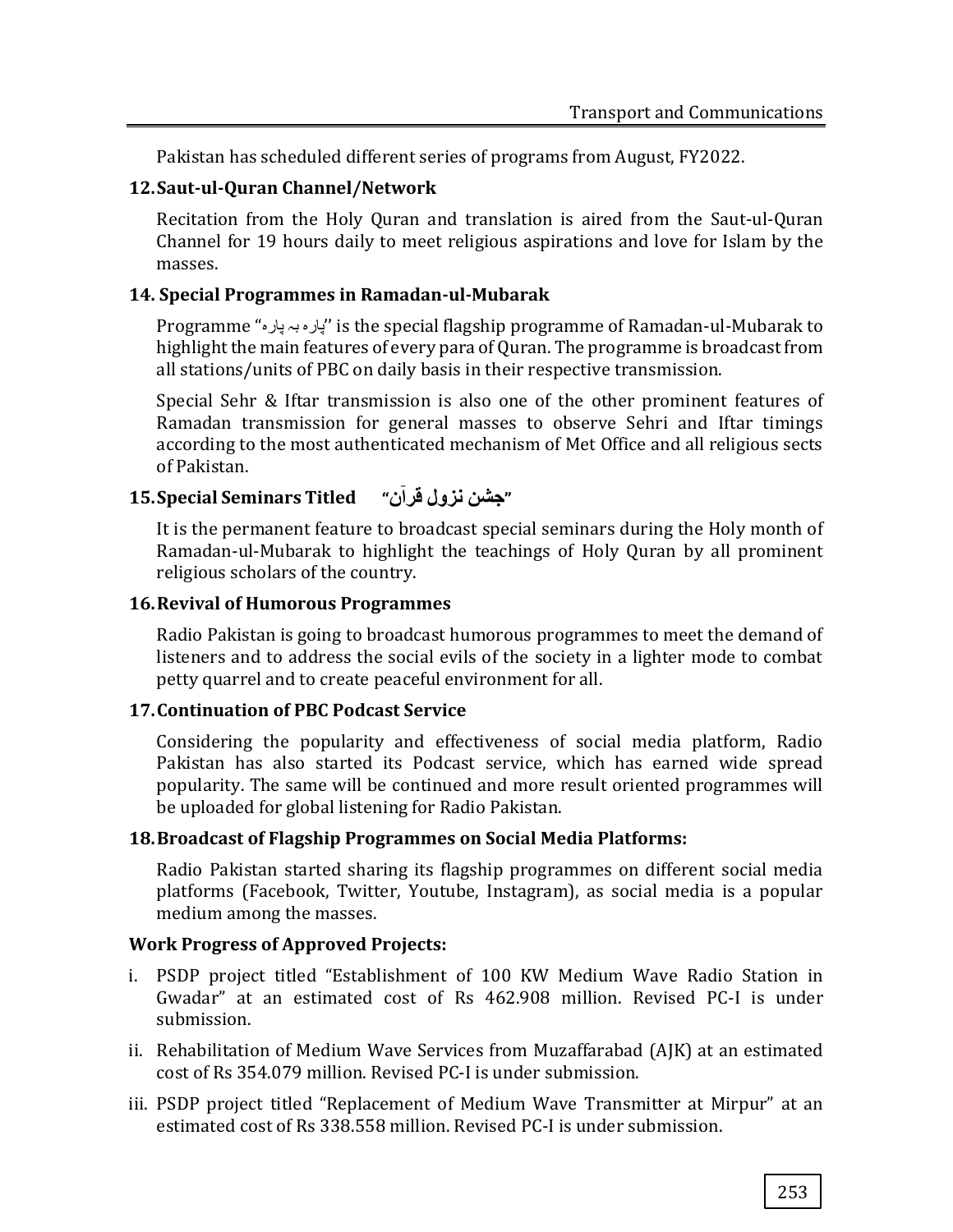- iv. PSDP project titled "Installation of Passenger Elevator (Lift) at Radio Pakistan, Multan" at an estimated cost of Rs 13.639 million. Funds released and work is in progress.
- v. PSDP project titled "Construction of Auditorium for 200 people at Radio Pakistan, Multan" at an estimated cost of Rs 37.119 million. Funds released and work is in progress.
- vi. PSDP project titled "Up-gradation of Studios and Master Control Rooms" at an estimated cost of Rs 254.945 million.

#### **Pakistan Post Office**

Pakistan Post Office is one of the oldest government departments in the Sub-Continent. In 1947, it began functioning as the Department of Post & Telegraph. In 1962, it was separated from the Telegraph & Telephone and started working as an independent attached department of Ministry of Communications. Pakistan Post Office is playing a vital role in the economic and social development of Pakistan through postal services broadly categorized as domestic and International Postal Services, Financial Services, Postal Life Insurance Company Limited and Savings Bank, collection of utility bills, disbursement of funds and Foreign Remittances Payment.

#### **Pakistan Post's Recent Initiatives**

Pakistan Post has recently taken important initiatives to provide the most efficient postal services to the people of Pakistan. The detail is under:

#### **Same Day Delivery Service**

The same Day Delivery Services aims to facilitate the delivery of packets, documents within the city. Consignment is delivered the same day if booked before noon. The service is available in 29 cities and would be extended to other cities in future.

#### **Electronic Money Order (EMO)**

The **"**Electronic Money Order" service is one of the most promising services which are provided by an electronic transfer of Money. Provision of such services is becoming more and more important, as the concept of electronic Money Transfer is gaining popularity with each passing day. Presently, EMO service is available in all 85 GPO's in the country, 186 Sub Post Offices of Higher/Lower Selection Grade (HSG/LSG) and also extended to newly established 812 Institutional/Digital Franchise Post Offices (IFPO's/DFPO's) throughout the country.

#### **Pakistan Post Mobile App**

Pakistan Post launched its own Mobile App. The App offers postal services tariffs, post codes, post office locator complaint registration, Track and Trace & Pick-up facility.

## **EMS (Plus)**

Pakistan Post has launched a specialized service for export sector. It aims to ensure delivery of parcel and packets worldwide in 72 hours. EMS Plus is modeled to compete with local and international courier companies. Rates are competitive with real time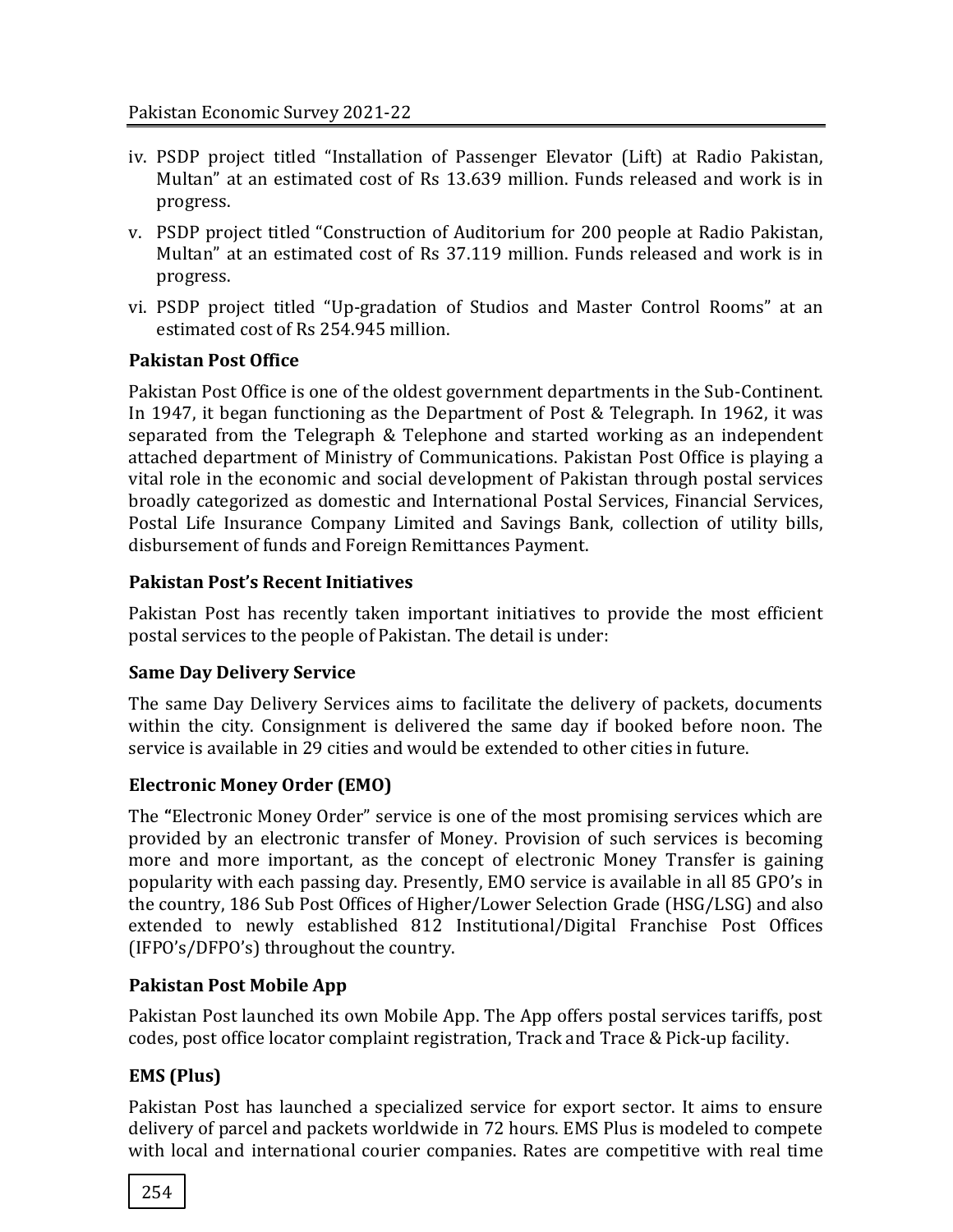track and trace facility. The service will bring down business cost for small and medium exporters.

#### **Pakistan Post–HBL Alliance**

## **(Digitization of Pakistan Post Financial and Remittance Service)**

HBL has been selected after bidding process under PPR-2004. The HBL will invest for deployment of Hardware & Software. HBL will provide training to Pakistan Post's employees as well as provide ERP Solution, liquidity and invest to improve Look & Feel of GPOs/Post Offices. The HBL will also provide E-Commerce portal and consultancy services for development of PPOD operations. The draft agreement between Pakistan Post and HBL has been vetted by Ministry of Law & Justice and the same is in process of finalization. The following will be co-products of PPO-HBL alliance:

- a. Savings Accounts
- b. Current Accounts
- c. Salary Accounts
- d. Pension Accounts
- e. Collection of All Utility Bills
- f. Domestic Remittances
- g. International Remittances
- h. Social Disbursements
- i. Collection of Premium under Postal Life Insurance
- j. Other Collections being offered by HBL
- k. Any other co-product mutually agreed

## **Partnership with NADRA**

Pakistan Post and NADRA signed an agreement for "Renewal/Modification of CNIC through Post Offices" on 20th June, 2017. Pilot project was launched in 10 Post & extended to 100 post offices. In Phase-I, 40 more Pak ID locations has been established under 2nd Phase. Pak-ID counters have also been established in all 85 GPOs to facilitate general public.

#### **Collaboration between Pakistan Post and M/S Khushali Microfinance Bank Limited**

Pakistan Post has earned Rs 2,606,425 as rent of space provided to M/S Khushali Microfinance Bank Limited (KMBL) and disbursed Rs 57,567,461/ recovered Rs 79,974,368 to KMBL clients on commission of Rs 70/. The total commission earned on disbursement/recovery of KMBL loan is Rs 1,655,819/-. The Pakistan Post and KMBL has recently agreed upon increase in rent of space provided to KMBL and addendum of agreement has been issued.

#### **Transaction Advisor for Up-Gradation / Revamping / Re-Engineering of Pakistan Post Logistics Express and Mail Business on PPP Basis**

Pakistan Post has hired a qualified Transaction Advisor to assist Pakistan Post in developing, structuring and procuring the Project on PPP basis. The Transaction Advisor will be perform the following tasks: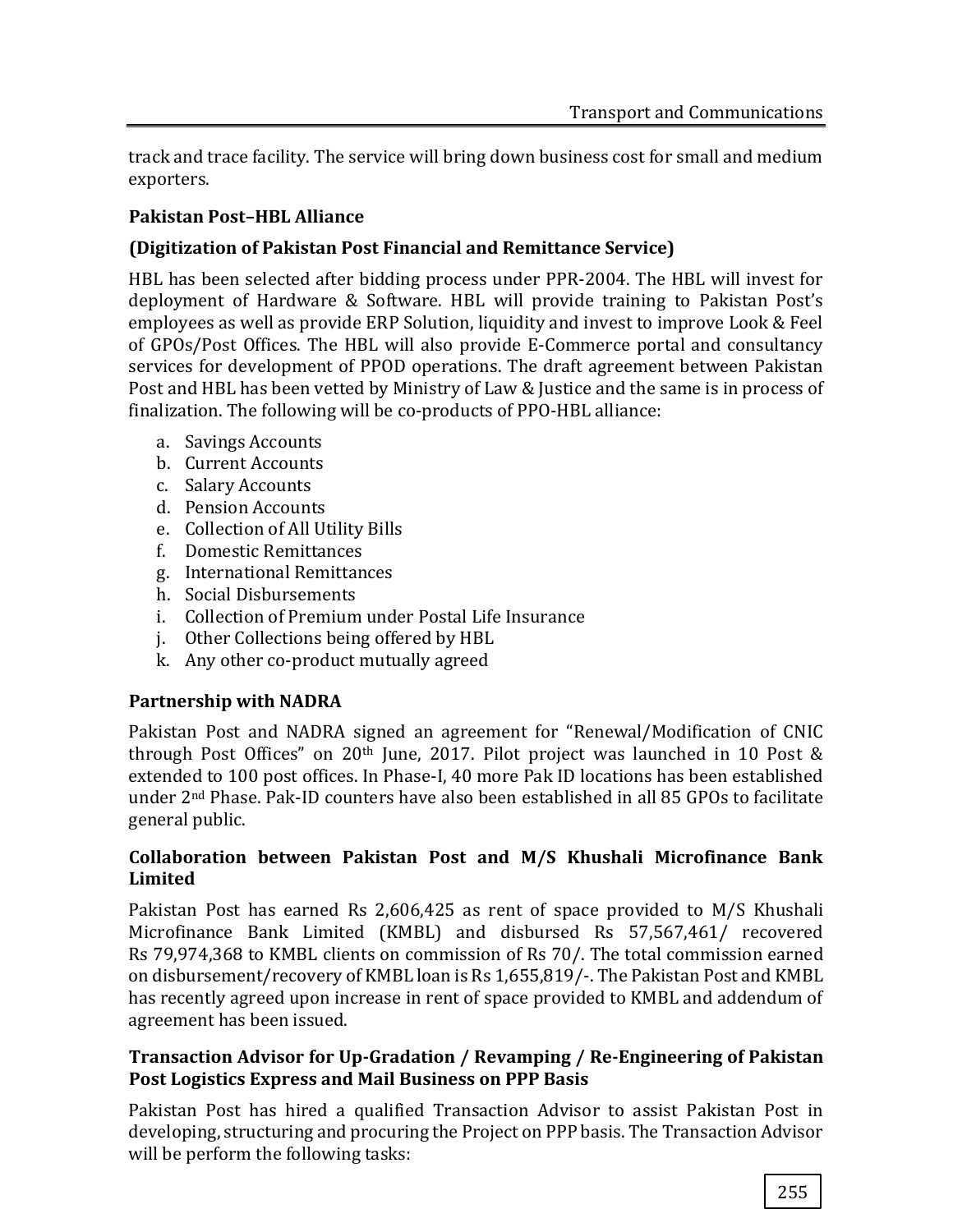- a. Carrying-out full-scope feasibility study of the Project and devise transaction structure capable of:
	- i. Providing financially viable and bankable structure to the private party, and
	- ii. Offering VFM solution to the public sector
- b. Prepare complete bidding documentation package for the Project, including Request for Proposal (RFP), Request for Qualification (RFQ), PPP Contract/Concession Agreement, Project Information Memorandum, etc.
- c. Assist Pakistan Post in soliciting technically qualified and financially sound private party through carrying-out transparent and efficient international competitive bidding; and;
- d. Assist Pakistan Post in facilitating private party in smooth implementation of the Project including achieving its financial close by the private party, transferring assets and resources under the Project, etc.

#### **Improvement of Pakistan Post Complaint Management System (CMS)**

Pakistan Post already has a CMS connecting all controlling and field offices across the country. Pakistan post has also modified the process of following the overflow of Pakistan Citizen Portal (PCP). The responsibility has been decentralized that has enhanced efficiency.

#### **Pakistan Post's Facebook Page**

Pakistan Post is maintaining a Face Book Page to receive feedback and suggestions for improvement in postal operations from general public and takes immediate appropriate remedial steps for further improvement <https://www.facebook/pakistan.postoffice>

#### **Achievement of Savings Bank**

Savings Bank work has been stopped by Pakistan Post Office Department and existing accounts are under transfer to CDNS on the direction of Finance Division.

#### **Western Union (WU) Money Transfer Service:**

Pakistan Post, under an Agency Agreement with Western Union, provides international remittance service under the Western Union Money Transfer Service through 2,000 Post Offices in the country. Details of WU remittance paid through PPOD during July-March FY2022 are as follows:

| • Amount paid                      | $=$ | Rs 7,469.231 million |
|------------------------------------|-----|----------------------|
| • Number of transactions processed | $=$ | 123,849 transactions |
| • Revenue earned                   | $=$ | Rs 67.954 million    |

## **International Postal Services**

Pakistan Post has mail links with all countries of the world except Israel. Exchange of mail is carried out under rules and regulations of the Universal Postal Union. Direct mail links exists with 72 countries and rest of the mail is exchanged by utilizing the transit facilities of intermediary countries.